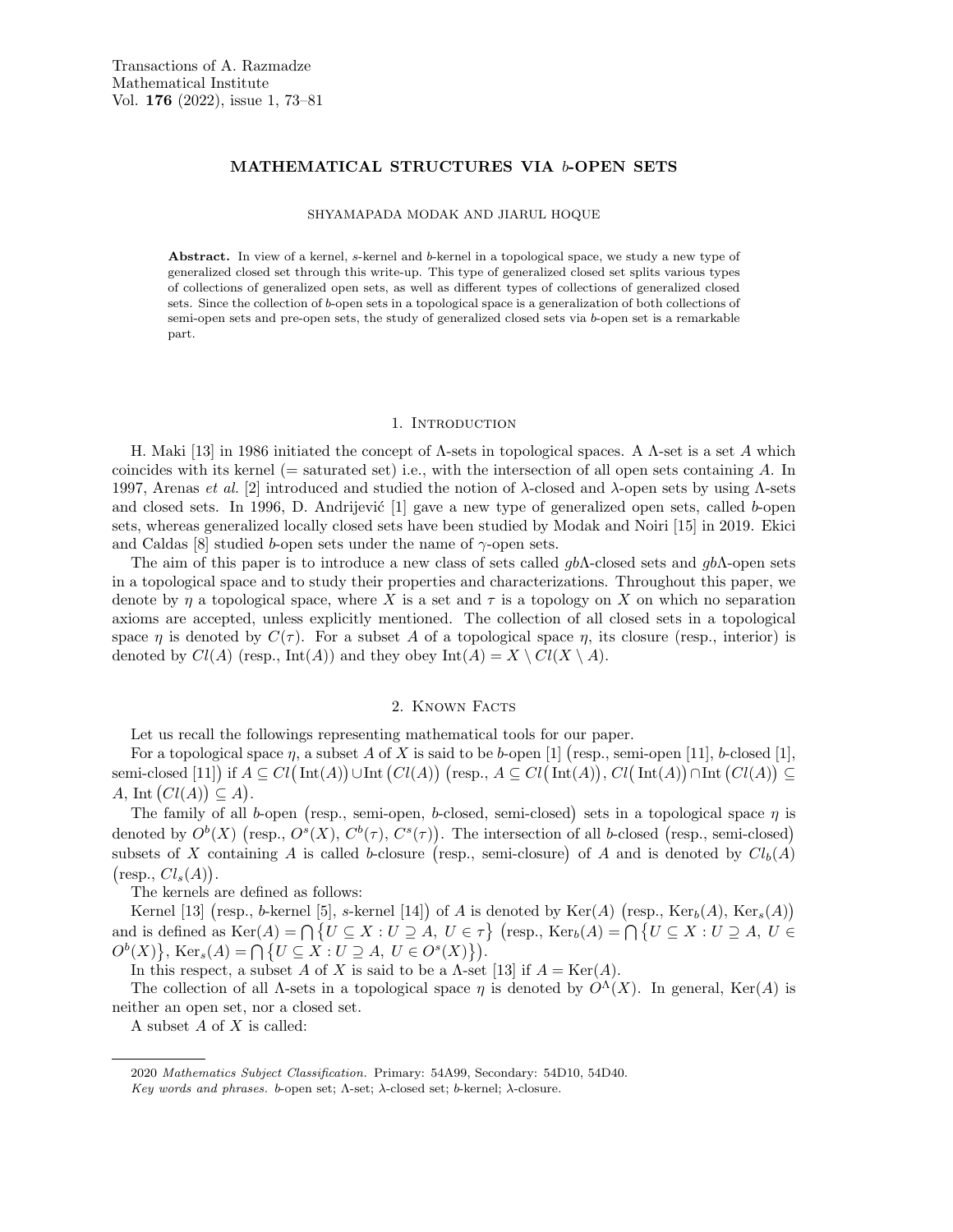- $\lambda$ -closed [2] (resp., generalized closed, or briefly, g-closed [12]) if  $A = B \cap F$ , where  $B \in O^{\Lambda}(X)$ and  $F \in C(\tau)$  (resp.,  $Cl(A) \subseteq U$ , whenever  $A \subseteq U$  and  $U \in \tau$ ). The complement of a  $\lambda$ closed (resp., g-closed) set is called  $\lambda$ -open (resp., g-open). The collection of  $\lambda$ -closed (resp., λ-open, g-closed, g-open) sets in a topological space η is denoted by  $C^{\lambda}(\tau)$  (resp.,  $O^{\lambda}(X)$ ,  $C^g(\tau), O^g(X)$ .
- g<sup>\*</sup>-closed [10] (resp., generalized semi-closed (briefly, gs-closed) [3], semi-generalized closed (briefly, sg-closed) [3],  $\Lambda$ g-closed [6], g $\Lambda$ -closed [6], gs $\Lambda$ -closed [14], weakly closed (briefly, wclosed) [16]) set if  $Cl(A) \subseteq U$ , whenever  $A \subseteq U$  and  $U \in O<sup>g</sup>(X)$  (resp.,  $Cl<sub>s</sub>(A) \subseteq U$ , whenever  $A \subseteq U$  and  $U \in \tau$ ,  $Cl_s(A) \subseteq U$ , whenever  $A \subseteq U$  and  $U \in O<sup>s</sup>(X)$ ,  $Cl(A) \subseteq U$ , whenever  $A \subseteq$ U and  $U \in O^{\lambda}(X)$ ,  $Cl_{\lambda}(A) \subseteq U$ , whenever  $A \subseteq U$  and  $U \in \tau$ ,  $Cl_{\lambda}(A) \subseteq U$ , whenever  $A \subseteq U$ and  $U \in O^{s}(X)$ ,  $Cl(A) \subseteq U$ , whenever  $A \subseteq U$  and  $U \in O^{s}(X)$ ). The family of all j-closed sets in a topological space  $\eta$  is denoted by  $C^{j}(\tau)$ , where  $j \in \{g^*, g_s, sg, \Lambda g, g\Lambda, gs\Lambda, w\}.$

In view of the above, in [2], it has been shown that A is closed if and only if  $A = F \cap Cl(A)$  (where F is a  $\Lambda$ -set) if and only if  $A = \text{Ker}(A) \cap Cl(A)$ ;  $\tau \subseteq O^{\Lambda}(X) \subseteq C^{\lambda}(\tau)$  and  $C(\tau) \subseteq C^{\lambda}(\tau)$ .

Recall that a point  $x \in X$  is said to be a  $\lambda$ -cluster [4] (resp.,  $\lambda$ -interior [4]) point of A if for every (resp., there exists a)  $\lambda$ -open set U of X containing x,  $A \cap U \neq \emptyset$  (resp., such that  $U \subseteq A$ ). The collection of all  $\lambda$ -cluster (resp.,  $\lambda$ -interior) points of A is called the  $\lambda$ -closure (resp.,  $\lambda$ -interior) of A and is denoted by  $Cl_{\lambda}(A)$  (resp.,  $\text{Int}_{\lambda}(A)$ ).

In view of the above, the authors Caldas *et al.* [4] have shown that A is  $\lambda$ -closed if and only if  $Cl_\lambda(A) = A$ ;  $Cl_\lambda(A) = \bigcap \{ F \in C^\lambda(\tau) : A \subseteq F \}$ ;  $A \subseteq Cl_\lambda(A) \subseteq Cl(A)$ ,  $Cl_\lambda(A)$  is  $\lambda$ -closed;  $X \setminus \text{Int}_{\lambda}(A) = Cl_{\lambda}(X \setminus A)$  and for  $A \subseteq B$ ,  $Cl_{\lambda}(A) \subseteq Cl_{\lambda}(B)$ .

Recall that a point  $x \in X$  is said to be a  $\lambda$ -limit point [4] of A if for each  $\lambda$ -open set U containing x,  $U \cap (A \setminus \{x\}) \neq \emptyset$ . The set of all  $\lambda$ -limit points of A is called  $\lambda$ -derived set of A and is denoted by  $D_{\lambda}(A)$ .

In this context, the author Caldas *et al.* [4] showed that  $D_{\lambda}(A) \subseteq D(A)$  and  $Cl_{\lambda}(A) = A \cup D_{\lambda}(A)$ for a subset A of X, where  $D(A)$  is the derived set of A.

# 3. The Role of b-open Sets as a Kernel

In this section, we split the collections  $\tau$ ,  $O^{\Lambda}(X)$ ,  $C^{\lambda}(\tau)$ ,  $C^{gb\Lambda}(\tau)$ ,  $C^{g\Lambda}(\tau)$ ,  $C(\tau)$  and  $C^{gs\Lambda}(\tau)$ . We study the collections in a topological space which are not related to the collection  $C^{gb\Lambda}(\tau)$ .

**Definition 1.** Let  $\eta$  be a topological space and  $A \subseteq X$ . A is said to be gbA-closed in X if  $Cl_{\lambda}(A) \subseteq U$ , whenever  $A \subseteq U$  and  $U \in O^b(X)$ .

The collection of all gb $\Lambda$ -closed sets in a topological space  $\eta$  is denoted by  $C^{gb\Lambda}(\tau)$ .

The following example shows the existence of a  $gb\Lambda$ -closed set in R.

**Example 2.** Consider the set R of real numbers with usual topology and  $A = (0,1) \cap \mathbb{Q}$ , where Q stands for the set of all rational numbers. Then  $\text{Ker}(A) = \text{Ker}(\bigcup$ x∈A  $\{x\}$  =  $\bigcup$ x∈A  $\text{Ker}(\{x\}) =$ 

U x∈A  $\{x\} = A$  and hence  $A = \text{Ker}(A) \cap Cl(A)$ . Therefore A is  $\lambda$ -closed implies  $Cl_{\lambda}(A) = A$ . Thus for any b-open set  $U \supseteq A$ ,  $Cl_{\lambda}(A) \subseteq A$ . Hence A is gb $\Lambda$ -closed in  $\mathbb{R}$ .

**Theorem 3.** Let  $\eta$  be a topological space. Then  $C^{\lambda}(\tau) \subseteq C^{gb\Lambda}(\tau)$ .

*Proof.* Follows from the fact that for a  $\lambda$ -closed set  $A, Cl_{\lambda}(A) = A$ .

The following example shows that the reverse inclusion of Theorem 3 does not hold, in general.

Example 4. Let  $X = \{e_1, e_2, e_3, e_4, e_5\}$  and  $\tau = \{\emptyset, \{e_1\}, \{e_1, e_2, e_3\}, \{e_1, e_4, e_5\}, X\}$ . Here,  ${e_2, e_3, e_4, e_5}$  is gbA-closed, but not  $\lambda$ -closed.

However, we can give the converse of Theorem 3 as follows:

**Theorem 5.** Let  $\eta$  be a topological space and  $A \subseteq X$ . If  $A \in O^b(X) \cap C^{gb\Lambda}(\tau)$ , then  $A \in C^{\lambda}(\tau)$ .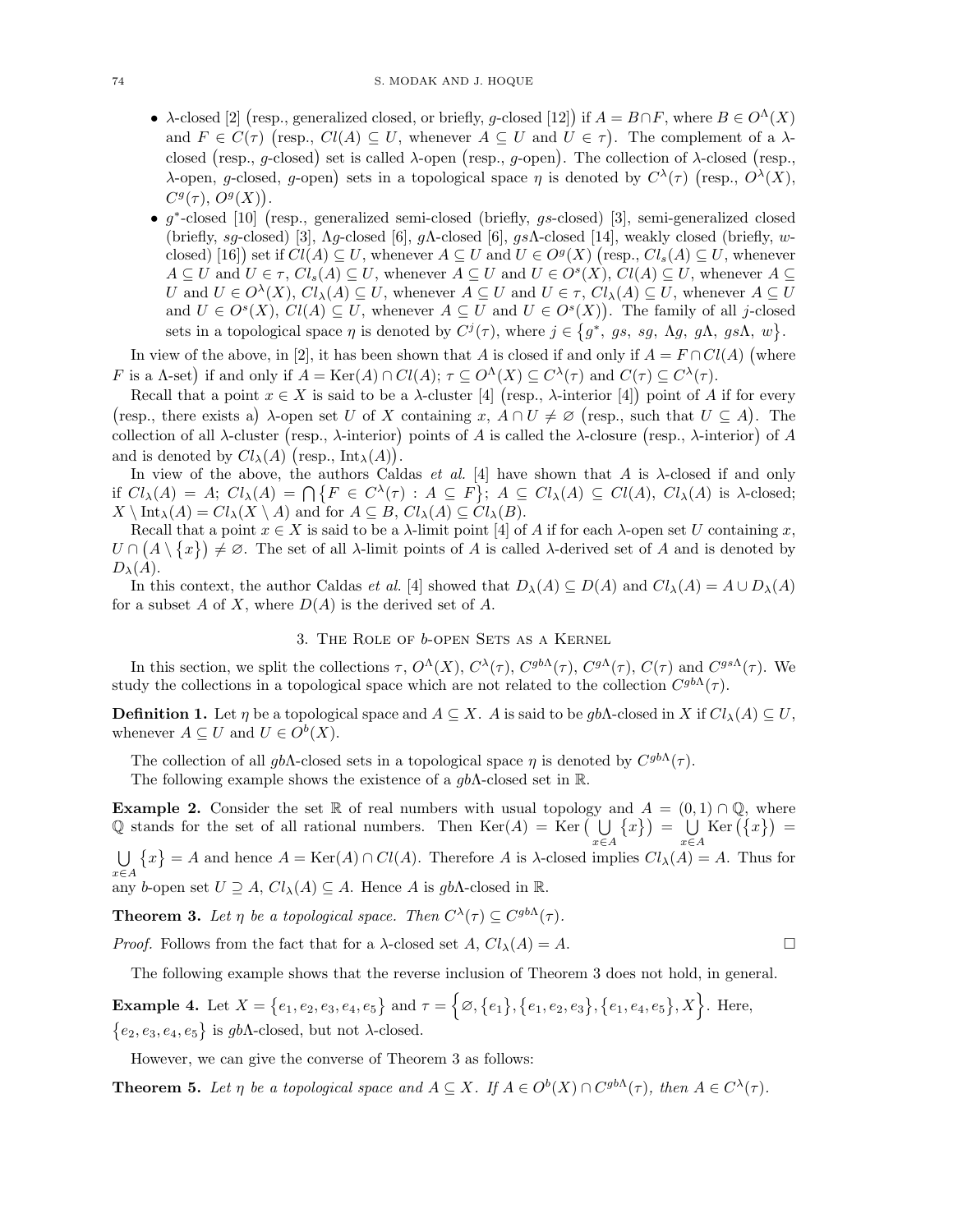*Proof.* Follows from the definition of a  $gb\Lambda$ -closed set.

**Theorem 6.** Let  $\eta$  be a topological space and  $A \subseteq X$ . Then for  $A \in C(\tau)$ ,  $A \in C^{gb\Lambda}(\tau)$ .

*Proof.* Follows from the fact that  $C(\tau) \subseteq C^{\lambda}(\tau) \subseteq C^{gb\Lambda}(\tau)$ .

For the converse of Theorem 6 we consider the following example.

Example 7. Let  $X = \{e_1, e_2, e_3, e_4, e_5\}$  and  $\tau = \{\emptyset, \{e_1\}, \{e_1, e_2, e_3\}, \{e_1, e_4, e_5\}, X\}$ . Let  $A =$  $\{e_1, e_2, e_3\}$ . Since A is open, Ker(A) = A. So,  $A = \text{Ker}(A) \cap Cl(A)$  implies that A is  $\lambda$ -closed and hence  $Cl_\lambda(A) = A$ . So, for any b-open set  $U \supseteq A$ ,  $Cl_\lambda(A) \subseteq U$ . Hence A is gbA-closed, but not closed in  $X$ .

**Theorem 8.** Let  $\eta$  be a topological space. Then for  $U \in \tau$ ,  $U \in C^{gb\Lambda}(\tau)$ .

*Proof.* Follows from the fact  $\tau \subseteq C^{\lambda}(\tau) \subseteq C^{gb\Lambda}(\tau)$ .

For the converse of this Theorem we intimate the following

Example 9. Let  $X = \{e_1, e_2, e_3, e_4, e_5\}$  and  $\tau = \{\emptyset, \{e_1\}, \{e_1, e_2, e_3\}, \{e_1, e_4, e_5\}, X\}$ . Let  $A =$  $\{e_2, e_3\}$ . Since A is closed in X, A is gbA-closed but not open in X.

Thus we conclude that every closed subset in a topological space is a  $q b \Lambda$ -closed set.

**Theorem 10.** Let  $\eta$  be a topological space and  $A \subseteq X$ . Then for  $A \in C^{gb\Lambda}(\tau)$ ,  $A \in C^{g\Lambda}(\tau)$ .

Proof. Let A be a gbA-closed set in X and  $A \subseteq U$ , where U is open in X. Since every open set is b-open [1] and A is gb $\Lambda$ -closed,  $Cl_{\lambda}(A) \subseteq U$ . Hence A is g $\Lambda$ -closed.

For the converse of Theorem 10 we consider the following

Example 11. Let  $X = \{e_1, e_2, e_3, e_4, e_5\}$  and  $\tau = \{\varnothing, \{e_1\}, \{e_2, e_3\}, \{e_1, e_2, e_3\}, X\}$ . Let  $A = \{e_3\}$ . Then A is b-open in X. Now  $\text{Ker}(A) \cap Cl(A) = \{e_2, e_3\} \cap \{e_2, e_3, e_4, e_5\} = \{e_2, e_3\} \neq A$  implies that A is not  $\lambda$ -closed and hence  $A \subsetneq Cl_{\lambda}(A)$ , where A is b-open. Hence A is not gbA-closed in X. Since  $\{e_2, e_3\}$  is  $\lambda$ -closed containing  $A, Cl_\lambda(A) \subseteq \{e_2, e_3\} = \text{Ker}(A)$ . Thus for any open set  $U \supseteq A$ ,  $Cl<sub>\lambda</sub>(A) \subseteq U$ . Hence A is g $\Lambda$ -closed in X.

From the above discussed results, we have the following chains:

- $\bullet \ \tau \subseteq O^{\Lambda}(X) \subseteq C^{\lambda}(\tau) \subseteq C^{gb\Lambda}(\tau) \subseteq C^{g\Lambda}(\tau);$
- $C(\tau) \subseteq C^{\lambda}(\tau) \subseteq C^{gb\Lambda}(\tau) \subseteq C^{g\Lambda}(\tau)$ .

Thus we see that  $C^{gb\Lambda}(\tau)$  splits the collections  $C^{\lambda}(\tau)$  and  $C^{g\Lambda}(\tau)$ .

For the next results, we recall the following definition from [9].

**Definition 12.** A partition topology is a topology which can be induced on any set X by partitioning  $X$  into disjoint subsets  $P$ ; these subsets form the basis for the topology.

**Proposition 13.** Let  $\eta$  be a topological space. Then:

- (1)  $\eta$  is a partition space if and only if  $\tau \subseteq C(\tau)$  [9].
- (2) For a partition space  $\eta$ ,  $Cl(A) = Cl_{\lambda}(A)$ , where  $A \subseteq X$  [14].

**Theorem 14.** In a partition space  $\eta$ ,  $C^{gb\Lambda}(\tau) \subseteq C^w(\tau)$ .

*Proof.* Let A be a gbA-closed set in a partition space X and  $A \subseteq U$ , where U is semi-open in X. Since every semi-open set is b-open and A is  $gb\Lambda$ -closed,  $Cl_{\lambda}(A) \subseteq U$ . Since in a partition space  $Cl(A) = Cl_{\lambda}(A), Cl(A) \subseteq U.$  Hence A is w-closed.

**Theorem 15.** Let  $\eta$  be a topological space and  $A \subseteq X$ . Then for  $A \in C^{gb\Lambda}(\tau)$ ,  $A \in C^{gs\Lambda}(\tau)$ .

*Proof.* Follows from the fact  $O^b(X) \supseteq O^s$  $(X)$ .

The converse of Theorem 15 is not true, in general, which is followed by the following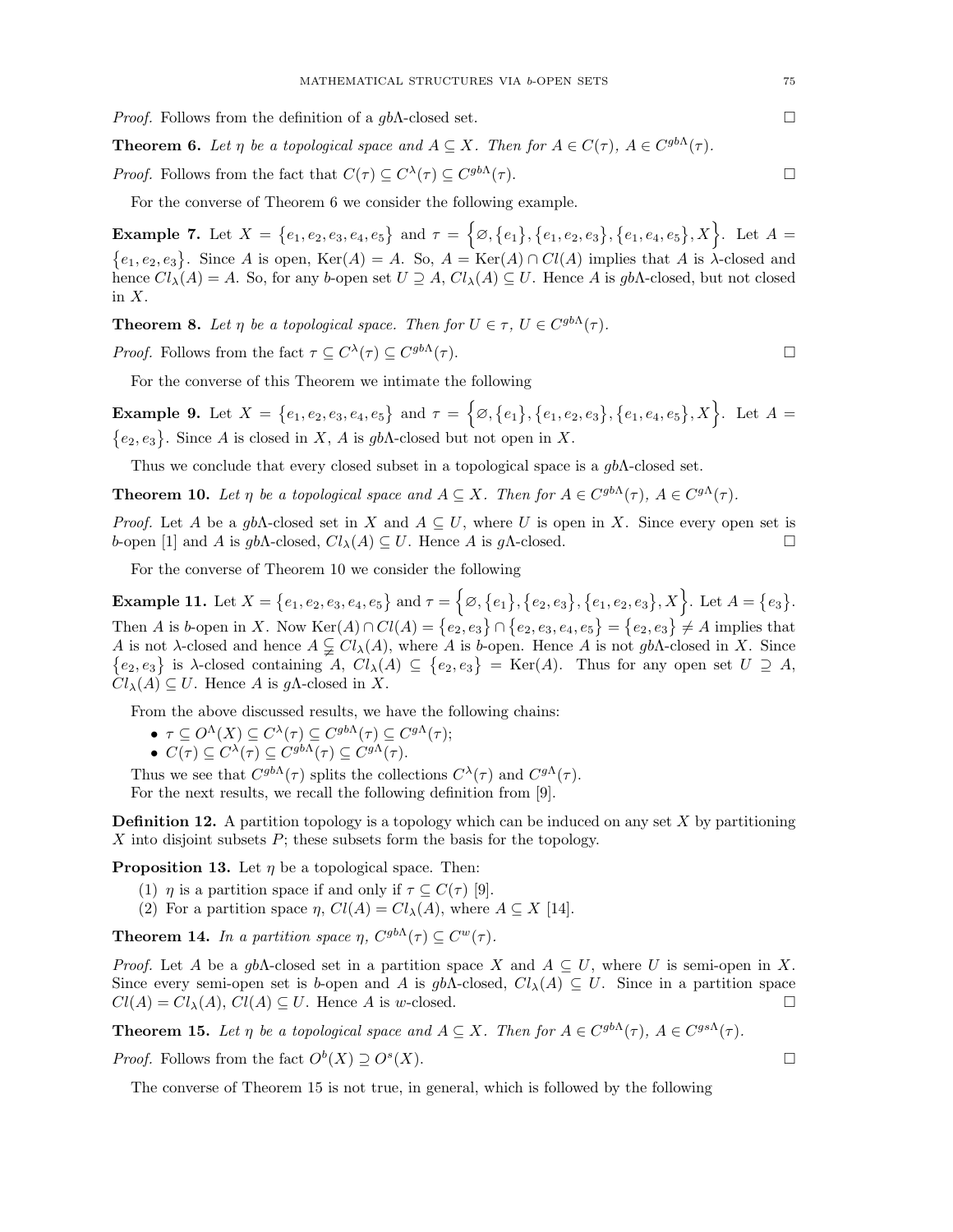Example 16. Let  $X = \{e_1, e_2, e_3, e_4, e_5\}$  and  $\tau = \{\emptyset, \{e_1\}, \{e_2, e_3, e_4\}, \{e_1, e_2, e_3, e_4\}, X\}$ . Let  $A = \{e_2\}.$  Then A is b-open in X. Also,  $\text{Ker}(A) \cap Cl(A) = \{e_2, e_3, e_4\} \neq A.$  Therefore A is not λ-closed and hence by Theorem 5, A is not gbΛ-closed. Now, the λ-closed sets containing A are  $\{e_2, e_3, e_4\}, \{e_1, e_2, e_3, e_4\}, \{e_2, e_3, e_4, e_5\}$  and X. These are also the only semi-open sets containing A. Therefore  $Cl_{\lambda}(A) = \{e_2, e_3, e_4\} = \text{Ker}_s(A)$ . Hence A is gsA-closed.

From the above reasoning, we have the following chains:

 $\bullet \ \tau \subseteq O^{\Lambda}(X) \subseteq C^{\lambda}(\tau) \subseteq C^{gb\Lambda}(\tau) \subseteq C^{gs\Lambda}(\tau);$ 

•  $C(\tau) \subseteq C^{\lambda}(\tau) \subseteq C^{gb\Lambda}(\tau) \subseteq C^{gs\Lambda}(\tau)$ .

Thus we see that  $C^{gb\Lambda}(\tau)$  splits the collections  $C^{\lambda}(\tau)$  and  $C^{gs\Lambda}(\tau)$ .

Remark 17. We now mention that the following collections are not related to each other for a topological space  $\eta$ :

(1)  $C^g(\tau)$  and  $C^{gb\Lambda}(\tau);$ (2)  $C^{\Lambda g}(\tau)$  and  $C^{gb\Lambda}(\tau);$ (3)  $C^{gs}(\tau)$  and  $C^{gb\Lambda}(\tau);$ (4)  $C^{sg}(\tau)$  and  $C^{gb\Lambda}(\tau);$ (5)  $C^{g*}(\tau)$  and  $C^{gb\Lambda}(\tau);$ (6)  $C^s(\tau)$  and  $C^{gb\Lambda}(\tau);$ (7)  $C^b(\tau)$  and  $C^{gb\Lambda}(\tau)$ .

Let  $X = \{p_1, p_2, p_3, p_4, p_5\}$  and  $\tau = \{\emptyset, \{p_1\}, \{p_2, p_3\}, \{p_1, p_2, p_3\}, X\}.$ 

For (1),  $\{p_4\}$  is g-closed, but not gbA-closed and  $\{p_1, p_2, p_3\}$  is gbA-closed, but not g-closed.

For (2),  $\{p_2, p_3\}$  is gbA-closed, but not Ag-closed and  $\{p_4\}$  is Ag-closed, but not gbA-closed.

For (3),  $\{p_4\}$  is gs-closed, but not gb $\Lambda$ -closed and  $\{p_2, p_3\}$  is gb $\Lambda$ -closed, but not gs-closed.

For (4),  $\{p_4, p_5\}$  is gb $\Lambda$ -closed, but not sg-closed and  $\{p_1, p_2, p_3, p_4\}$  is sg-closed, but not gb $\Lambda$ -closed. For (5),  $\{p_2, p_3\}$  is gbA-closed, but not g<sup>\*</sup>-closed and  $\{p_4\}$  is g<sup>\*</sup>-closed, but not gbA-closed.

For (6),  $\{p_1, p_2, p_3\}$  is gbA-closed, but not semi-closed and  $\{p_1, p_4\}$  is semi-closed, but not gbΛ-closed.

For (7),  $\{p_2, p_4\}$  is b-closed, but not gbA-closed and  $\{p_1, p_2, p_3\}$  is gbA-closed, but not b-closed.

The following example shows that union of two  $gb\Lambda$ -closed sets in a topological space is not necessarily a  $q b \Lambda$ -closed set.

Example 18. Let  $X = \{p_1, p_2, p_3, p_4, p_5\}$  and  $\tau = \{\emptyset, \{p_1\}, \{p_2\}, \{p_1, p_2\}, \{p_2, p_3\}, \{p_1, p_2, p_3\},\}$  $\{p_2, p_3, p_4\}, \{p_1, p_2, p_3, p_4\}, \{p_2, p_3, p_4, p_5\}, X$ . Let  $A = \{p_1, p_2\}$  and  $B = \{p_1, p_4, p_5\}$ . Then A, being an open set, is  $gb\Lambda$ -closed in X and B, being a closed set, is  $gb\Lambda$ -closed in X. Now,  $A \cup B =$  $\{p_1, p_2, p_4, p_5\}$  and  $\text{Ker}(A \cup B) \cap Cl(A \cup B) = X \neq A \cup B$ . Therefore  $A \cup B$  is not  $\lambda$ -closed in X. Moreover,  $A \cup B$  is b-open in X. Hence by Theorem 5, it follows that  $A \cup B$  is not gbA-closed in X.

In a topological space, the intersection of two  $gb\Lambda$ -closed sets is not necessarily a  $gb\Lambda$ -closed set which is followed by the following

Example 19. Let  $X = \{p_1, p_2, p_3, p_4, p_5\}$  and  $\tau = \{\varnothing, \{p_1\}, \{p_2, p_3\}, \{p_1, p_2, p_3\}, \{p_2, p_3, p_4, p_5\}, X\}.$ Let  $A = \{p_1, p_2, p_4, p_5\}$  and  $B = \{p_2, p_3, p_4, p_5\}$ . Then A is not  $\lambda$ -closed in X and the only  $\lambda$ -closed set containing A is X. Therefore  $Cl_{\lambda}(A) = X$ , where X is the only b-open set containing X. So, A is gbΛ-closed in X and B, being open, is gbΛ-closed in X. Now,  $A \cap B = \{p_2, p_4, p_5\}$  is b-open, but not λ-closed. Hence by Theorem 5, it follows that  $A ∩ B$  is not gbΛ-closed in X.

Thus the collection  $C^{gb\Lambda}(\tau)$  for a topological space  $\eta$  does not form a topology on X, in general.

4. Applications of b-open Sets as a Kernel

**Theorem 20.** Let  $\eta$  be a topological space and  $A \subseteq X$ . If  $A \in C^{gb\Lambda}(\tau)$ , then  $F \nsubseteq Cl_{\lambda}(A) \setminus A$ , where  $\varnothing \neq F \in C(\tau)$ .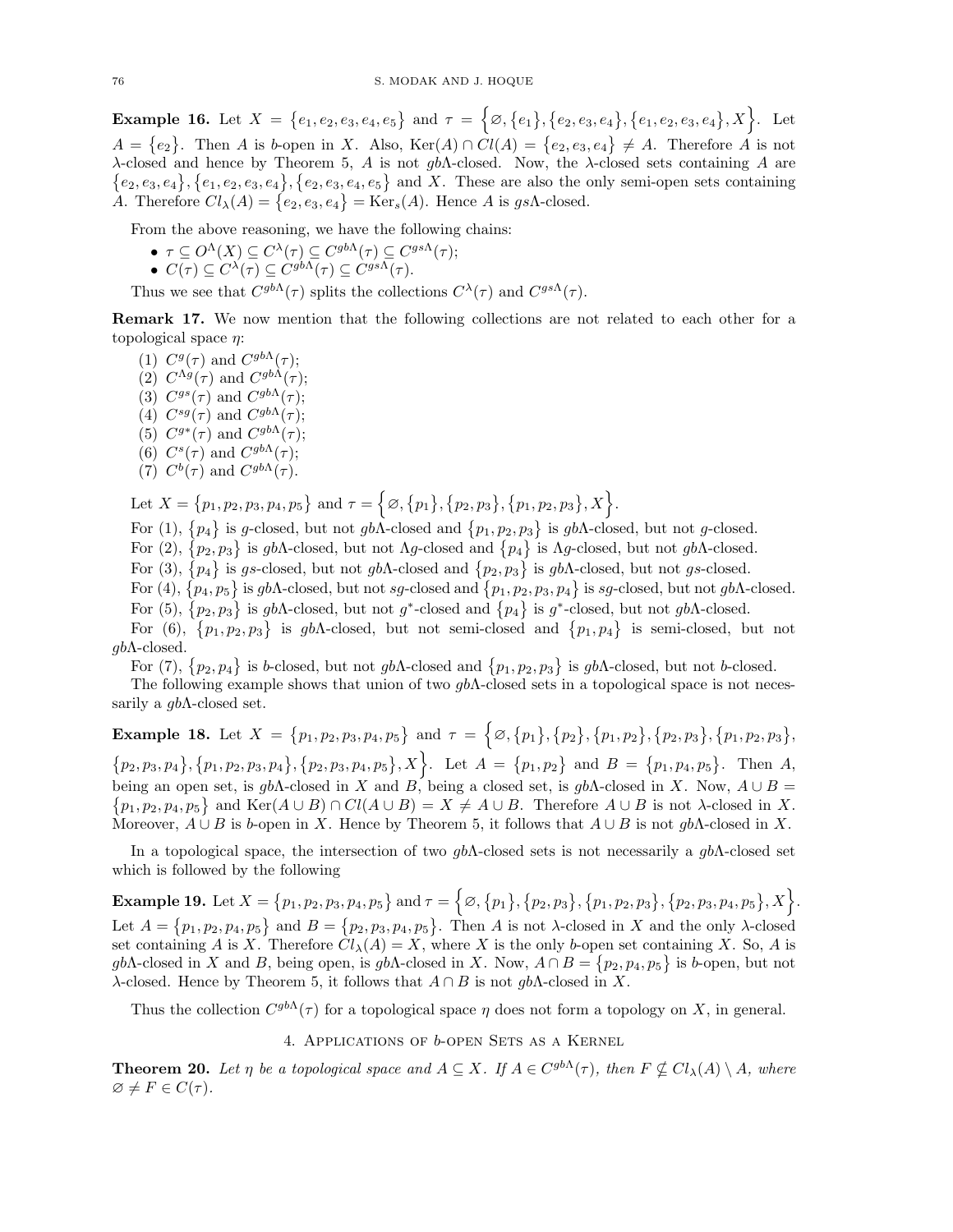*Proof.* If possible, suppose that F is a non-empty closed set such that  $F \subseteq Cl<sub>\lambda</sub>(A) \setminus A$ . Then  $A \subseteq X \setminus F$ . Since A is gb $\Lambda$ -closed and  $X \setminus F$  is b-open,  $Cl_{\lambda}(A) \subseteq X \setminus F$  which implies  $F \subseteq X \setminus Cl_{\lambda}(A)$ . Moreover,  $F \subseteq Cl_{\lambda}(A)$ . Hence  $F \subseteq (X \setminus Cl_{\lambda}(A)) \cap Cl_{\lambda}(A)$ , proving that  $F = \emptyset$ , a contradiction. Hence  $Cl_{\lambda}(A) \setminus A$  does not contain any non-empty closed set.

If  $Cl_\lambda(A) \setminus A$  does not contain any non-empty closed set, then it is not necessary that  $A \in C^{gb\Lambda}(\tau)$ .

Example 21. Let  $X = \{k_1, k_2, k_3, k_4, k_5\}$  and  $\tau = \{\emptyset, \{k_1\}, \{k_2, k_3\}, \{k_1, k_2, k_3\}, X\}$ . Let  $A =$  ${k_2}$ . Then  $Cl_\lambda(A) = {k_2, k_3}$  and hence  $Cl_\lambda(A) \setminus A = {k_3}$  which does not contain any non-empty closed set. Now,  $\text{Ker}(A) \cap Cl(A) = \{k_2, k_3\} \neq A$  implies that A is not  $\lambda$ -closed, where A is b-open. Therefore by Theorem 5, it follows that A is not  $gb\Lambda$ -closed.

**Theorem 22.** Let  $\eta$  be a topological space and  $A \subseteq X$ . If  $A \in C^{gb\Lambda}(\tau)$ , then  $T \nsubseteq Cl_{\lambda}(A) \setminus A$ , where  $\varnothing \neq T \in C^{s}(\tau).$ 

*Proof.* If possible, suppose that  $\emptyset \neq T \in C^{s}(\tau)$  such that  $T \subseteq Cl_{\lambda}(A) \setminus A$ . Then  $A \subseteq X \setminus T$ . Since A is gbA-closed and  $X \setminus T$  is b-open,  $Cl_\lambda(A) \subseteq X \setminus T$  which implies  $T \subseteq X \setminus Cl_\lambda(A)$ . Moreover,  $T \subseteq Cl_{\lambda}(A)$ . Hence  $T \subseteq (X \setminus Cl_{\lambda}(A)) \cap Cl_{\lambda}(A)$ , proving that  $T = \emptyset$ , a contradiction. Hence  $Cl_{\lambda}(A) \setminus A$  does not contain any non-empty semi-closed set.

The converse of Theorem 22 need not hold, in general.

Example 23. Let  $X = \{k_1, k_2, k_3, k_4, k_5\}$  and  $\tau = \{\emptyset, \{k_1\}, \{k_2, k_3\}, \{k_1, k_2, k_3\}, X\}$ . Let  $A =$  ${k_2}$ . Then  $Cl_\lambda(A) = {k_2, k_3}$  and hence  $Cl_\lambda(A) \setminus A = {k_3}$  which does not contain any non-empty semi-closed set, but A is not  $gb\Lambda$ -closed.

**Theorem 24.** Let  $\eta$  be a topological space and  $A \subseteq X$ . If  $A \in C^{gb\Lambda}(\tau)$ , then  $T \nsubseteq Cl_{\lambda}(A) \setminus A$ , where  $\varnothing \neq T \in C^b(\tau).$ 

*Proof.* The proof is straightforward.  $\Box$ 

The following example shows that the converse of Theorem 24 is not true, in general.

Example 25. Let  $X = \{k_1, k_2, k_3, k_4, k_5\}$  and  $\tau = \{ \varnothing, \{k_1\}, \{k_2, k_3\}, \{k_1, k_2, k_3\}, \{k_2, k_3, k_4, k_5\}, X \}$ . Let  $A = \{k_4\}$ . Then  $Cl_{\lambda}(A) = \{k_4, k_5\}$  and hence  $Cl_{\lambda}(A) \setminus A = \{k_5\}$  which does not contain any non-empty b-closed set, but A is not  $q b \Lambda$ -closed.

**Theorem 26.** Let  $\eta$  be a topological space. Then for each  $x \in X$ , either  $\{x\} \in C^b(\tau)$  or  $X \setminus \{x\} \in$  $C^{gb\Lambda}(\tau).$ 

*Proof.* Suppose that  $\{x\} \notin C^b(\tau)$ . Then  $X \setminus \{x\} \notin O^b(X)$ . Since X is the only b-open set containing  $X \setminus \{x\},\ Cl_{\lambda}(X \setminus \{x\}) \subseteq X.$  Hence  $X \setminus \{x\} \in C^{gb\Lambda}(\tau)$ . Thus either  $\{x\} \in C^b(\tau)$  or  $X \setminus \{x\} \in$  $C^{gb\Lambda}(\tau).$  $g b \Lambda(\tau)$ .

For the next result, we recall that a topological space  $\eta$  is Hausdorff (or  $T_2$ ) if and only if for each pair of distinct points x and y of X, there exist  $U, V \in \tau$  such that  $x \in U, y \in V$  and  $U \cap V = \emptyset$ . In this context, a topological space  $\eta$  is called a  $T_1$ -space if every singleton set is closed in  $\eta$ . It is obvious that every Hausdorff space is a  $T_1$ -space.

**Theorem 27.** Let  $\eta$  be a topological space in which each one-point set is closed. Then  $C^{\lambda}(\tau) =$  $C^{gb\Lambda}(\tau).$ 

*Proof.* Let A be a gbA-closed subset of X. If possible, let A be not  $\lambda$ -closed. Then  $Cl_{\lambda}(A) \setminus A$  is non-empty. Let  $x \in Cl_{\lambda}(A) \setminus A$ . Since  $\{x\}$  is closed,  $Cl_{\lambda}(A) \setminus A$  contains a non-empty closed set  $\{x\}$ which leads towards a contradiction, by Theorem 20. Hence A is  $\lambda$ -closed. Therefore  $C^{\lambda}(\tau) \supseteq C^{gb\Lambda}(\tau)$ . Moreover,  $C^{\lambda}(\tau) \subseteq C^{gb\Lambda}(\tau)$ . Hence the result follows.

**Corollary 28.** In a Hausdorff space (and hence  $T_1$ -space)  $\eta$ ,  $C^{\lambda}(\tau) = C^{gb\Lambda}(\tau)$ .

$$
\mathbb{L}
$$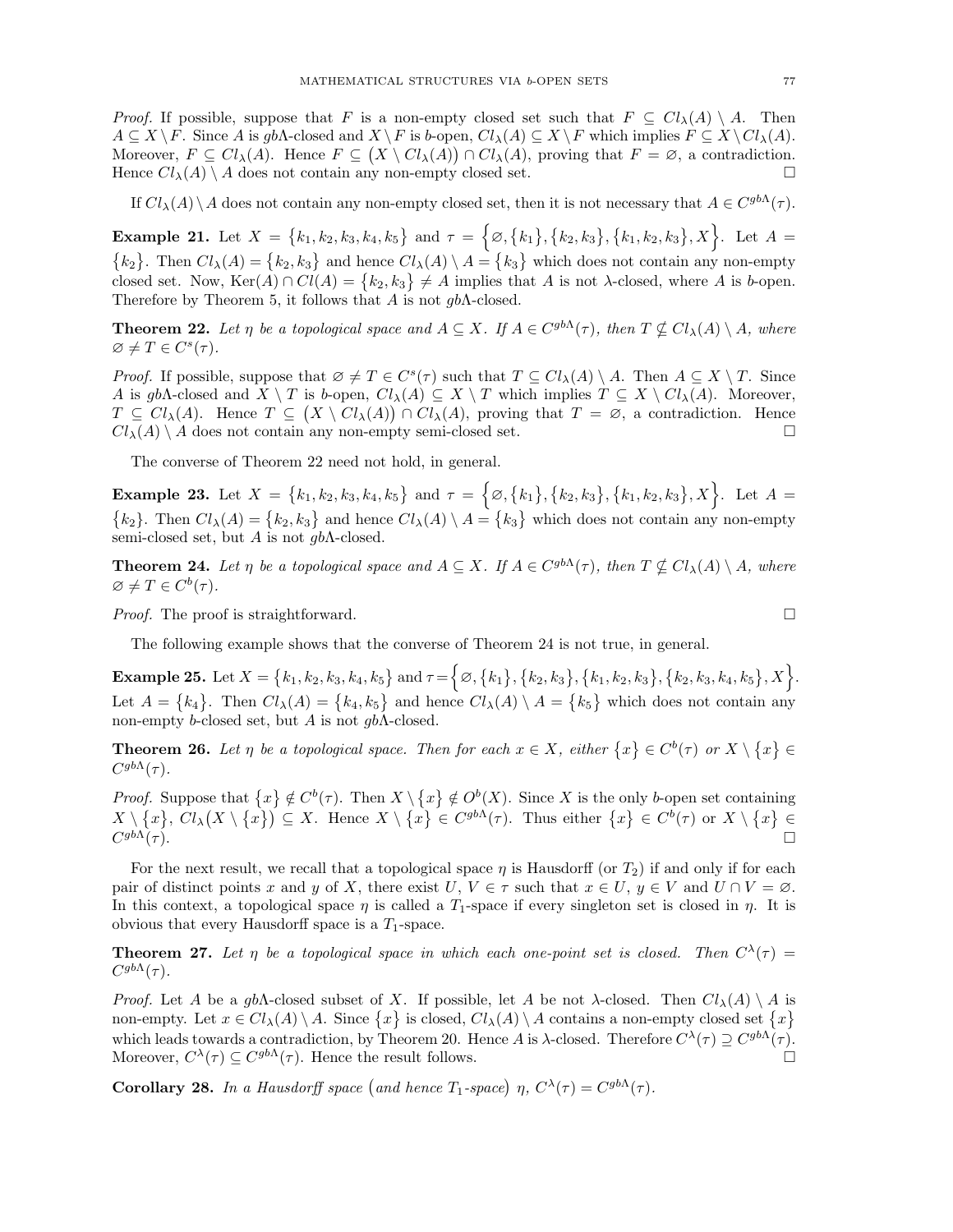**Definition 29** ([12]). A topological space  $\eta$  is called a  $T_{\frac{1}{2}}$ -space if every generalised closed subset of X is closed.

**Proposition 30** ([2]). For a topological space  $\eta$ , the followings are equivalent:

- (1) X is a  $T_{\frac{1}{2}}$ -space;
- (2) every subset of X is  $\lambda$ -closed.

**Theorem 31.** Let  $\eta$  be a  $T_{\frac{1}{2}}$ -space. Then for each  $A \subseteq X$ ,  $A \in C^{gb\Lambda}(\tau)$ .

*Proof.* The proof immediately follows from Proposition 30 and Theorem 3.

**Definition 32** ([2]). A topological space  $\eta$  is said to be a  $T_{\frac{1}{4}}$ -space if for every finite subset F of X and every  $y \notin F$ , there exists a set  $A_y$  containing F and disjoint from  $\{y\}$  such that  $A_y$  is either open or closed.

**Proposition 33** ([2]). For a topological space  $\eta$ , the followings are equivalent:

- (1) X is a  $T_{\frac{1}{4}}$ -space;
- (2) every finite subset of X is  $\lambda$ -closed.

**Theorem 34.** Let  $\eta$  be a  $T_{\frac{1}{4}}$ -space. Then for any finite subset A of X,  $A \in C^{gb\Lambda}(\tau)$ .

Proof. Follows immediately from Proposition 33 and Theorem 3.

**Theorem 35.** Let  $\eta$  be a  $T_1$ -space. Then  $C^{\Lambda g}(\tau) \subseteq C^{gb\Lambda}(\tau)$ .

*Proof.* Follows from Theorem 6 and the following  $\square$ 

**Theorem 36** ([6]). Let  $\eta$  be a  $T_1$ -space. Then  $C^{\Lambda g}(\tau) \subseteq C(\tau)$ .

**Definition 37** ([7]). A topological space  $\eta$  is said to be a door space if every subset of X is either open or closed.

**Theorem 38.** Let  $\eta$  be a door space. Then  $C^{gb\Lambda}(\tau) = \mathcal{P}(X)$ , a power set of X.

*Proof.* Let A be a subset of a topological space  $\eta$ . Then A is either open or closed in  $\eta$ . Hence A is  $gb\Lambda$ -closed, by Theorem 6 and Theorem 8.

For a reason of the converse of Theorem 38, the following example is interesting.

Example 39. Let  $X = \{k_1, k_2, k_3, k_4\}$  and  $\tau = \big\{\varnothing, \big\{k_1\big\}, \big\{k_2\big\}, \big\{k_1, k_2\big\}, \big\{k_1, k_2, k_3\big\}, \big\{k_1, k_2, k_4\big\}, X\big\}$ . By Theorems 6 and 8, it follows that every open and closed subset of X is  $gb\lambda$ -closed. Now, the only subsets of X which are neither open, nor closed, are  $\{k_1, k_3\}$ ,  $\{k_1, k_4\}$ ,  $\{k_2, k_3\}$  and  $\{k_2, k_4\}$  which are  $\lambda$ -closed and hence are gb $\Lambda$ -closed (from Theorem 3). Therefore every subset of X is gb $\Lambda$ -closed, but  $X$  is not a door space.

However, in a partition space, the following theorem holds.

**Theorem 40.** Let  $\eta$  be a partition space. Then  $C^{gb\Lambda}(\tau) \subseteq C^g(\tau)$ .

*Proof.* Let A be a gbA-closed subset of a partition space X and  $A \subseteq U$ , where U is open. Then  $Cl_\lambda(A) \subseteq U$ , since U is b-open and A is gbA-closed. Since in a partition space,  $Cl(A) = Cl_\lambda(A)$  and hence  $Cl(A) \subseteq U$ . Consequently, A is g-closed.

**Theorem 41.** Let  $\eta$  be a topological space and A be a gbA-closed subset of X. Then  $A \in C^{\lambda}(\tau)$  if and only if  $Cl_{\lambda}(A) \setminus A \in C(\tau)$ .

*Proof.* Let A be a  $\lambda$ -closed subset of X. Since A is  $\lambda$ -closed,  $Cl_{\lambda}(A) = A$  which implies that  $Cl_{\lambda}(A) \setminus A = \emptyset$ , a closed set. Conversely, let A be a gbA-closed subset of X such that  $Cl_{\lambda}(A) \setminus A$  is closed. Since A is gbA-closed,  $Cl_{\lambda}(A) \setminus A$  contains no non-empty closed subset of X, by Theorem 20. Since  $Cl_\lambda(A) \setminus A$  is closed, we must have  $Cl_\lambda(A) \setminus A = \emptyset$ . Therefore  $Cl_\lambda(A) = A$  and, consequently,  $A$  is  $\lambda$ -closed.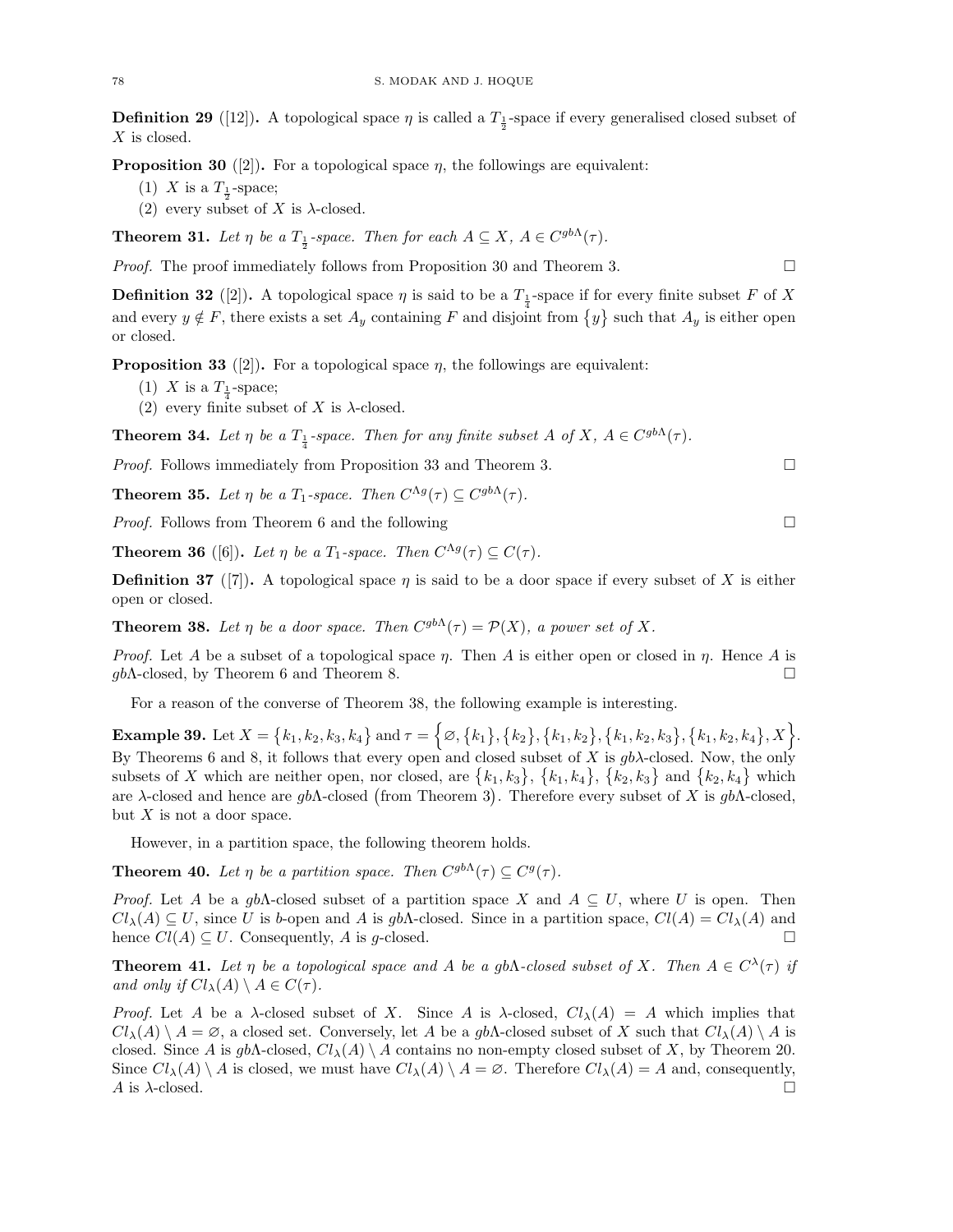**Theorem 42.** Let  $\eta$  be a topological space. If  $C^{gb\Lambda}(\tau) \subseteq C^{\lambda}(\tau)$ , then for each  $x \in X$ , either  $\{x\} \in C^b(\tau)$  or  $\{x\} \in O^{\lambda}(X)$ .

*Proof.* If  $\{x\} \notin C^b(\tau)$ , then  $X \setminus \{x\} \notin O^b(X)$ . Now, the only b-open set containing  $X \setminus \{x\}$  is X. Moreover,  $Cl_\lambda(X \setminus \{x\}) \subseteq X$ . So,  $X \setminus \{x\}$  is gbA-closed and by the hypothesis,  $X \setminus \{x\}$  is  $\lambda$ -closed. Therefore  $\{x\}$  is  $\lambda$ -open. Hence for each  $x \in X$ ,  $\{x\}$  is either b-closed or  $\lambda$ -open.

For the next result, we need the following theorem from [4].

**Theorem 43.** Let  $\eta$  be a topological space and  $\{A_i : i \in \Lambda\}$  be an arbitrary collection of  $\lambda$ -closed sets. Then  $\bigcap A_i \in C^{\lambda}(\tau)$ .

**Theorem 44.** Let  $\eta$  be a topological space and A,  $F \subseteq X$ . Then for  $A \in O^b(X) \cap C^{gb\Lambda}(\tau)$  and  $F \in C^{\lambda}(\tau)$ ,  $A \cap F \in C^{gb\Lambda}(\tau)$ .

*Proof.* Since A is b-open and gb $\Lambda$ -closed, by Theorem 5, we have A is  $\lambda$ -closed. Then by Theorem 43, we get  $A \cap F$  is  $\lambda$ -closed. Hence by Theorem 3, it follows that  $A \cap F$  is gb $\Lambda$ -closed.

**Theorem 45.** Let  $\eta$  be a topological space and  $A \subseteq X$ . Then for  $A \in C^{gb\Lambda}(\tau)$ ,  $Cl_b(\lbrace x \rbrace) \cap A \neq \emptyset$ , for every  $x \in Cl_{\lambda}(A)$ .

*Proof.* If possible, suppose that  $Cl_b({x}) \cap A = \emptyset$  for some  $x \in Cl_{\lambda}(A)$ . Then  $A \subseteq X \setminus Cl_b({x})$ , where  $X \setminus Cl_b(\lbrace x \rbrace)$  is b-open in X. Therefore  $Cl_{\lambda}(A) \subseteq X \setminus Cl_b(\lbrace x \rbrace)$ . Thus  $x \in Cl_{\lambda}(A)$  implies  $x \notin Cl_b(\lbrace x \rbrace)$ , which is a contradiction. Hence  $Cl_b(\lbrace x \rbrace) \cap A \neq \emptyset$  for every  $x \in Cl_{\lambda}(A)$ .

**Theorem 46.** For a topological space  $\eta$ , the following statements are equivalent:

(1)  $O^b(X) \subseteq C^{\lambda}(\tau);$ 

i

(2)  $\mathcal{P}(X) \subseteq C^{gb\Lambda}(\tau)$ .

*Proof.* (1) implies (2): Let A be a subset of X and  $A \subseteq U$ , where U is b-open in X. Then  $Cl_{\lambda}(A) \subseteq$  $Cl<sub>\lambda</sub>(U)$ . Since by the hypothesis, U is  $\lambda$ -closed,  $Cl<sub>\lambda</sub>(U) = U$ . Therefore  $Cl<sub>\lambda</sub>(A) \subseteq U$  and hence A is  $gb$ Λ-closed.

(2) implies (1): Let A be b-open in X. By the assumption, A is  $gb\Lambda$ -closed. Then by Theorem 5,  $A$  is  $\lambda$ -closed.

**Theorem 47.** Let  $\eta$  be a topological space. Let  $A, B \in C^{gb\Lambda}(\tau)$  with  $D(A) \subseteq D_{\lambda}(A)$  and  $D(B) \subseteq$  $D_{\lambda}(B)$ . Then  $A \cup B \in C^{gb\Lambda}(\tau)$ .

*Proof.* We know that  $D_{\lambda}(A) \subseteq D(A)$  and  $D_{\lambda}(B) \subseteq D(B)$ . Therefore  $D(A) = D_{\lambda}(A)$  and  $D(B) =$  $D_{\lambda}(B)$ . Now,  $Cl(A) = D(A) \cup A = D_{\lambda}(A) \cup A = Cl_{\lambda}(A)$ . Similarly,  $Cl(B) = Cl_{\lambda}(B)$ . Now, let  $A \cup B \subseteq U$ , where U is b-open. Then  $A \subseteq U$  and  $B \subseteq U$ . This implies  $Cl_{\lambda}(A) \subseteq U$  and  $Cl_{\lambda}(B) \subseteq U$ as A and B are gb $\Lambda$ -closed. Now,  $Cl_{\lambda}(A \cup B) \subseteq Cl(A \cup B) = Cl(A) \cup Cl(B) = Cl_{\lambda}(A) \cup Cl_{\lambda}(B) \subseteq U$ . Hence  $A \cup B$  is gb $\Lambda$ -closed.

Following theorem is a characterization of gbΛ-closed sets.

**Theorem 48.** Let  $\eta$  be a topological space and  $A \subseteq X$ . Then  $A \in C^{gb\Lambda}(\tau)$  if and only if  $Cl_{\lambda}(A) \subseteq$  $\text{Ker}_b(A)$ .

*Proof.* Suppose that A is gbA-closed in X. If possible, let  $x \in Cl_{\lambda}(A)$  but  $x \notin \text{Ker}_{b}(A)$ . Then  $x \notin G$ for some b-open set  $G \supseteq A$ . Since A is gbA-closed,  $Cl_{\lambda}(A) \subseteq G$  implies  $x \in G$ , we have a contradiction. Hence  $Cl_{\lambda}(A) \subseteq \text{Ker}_{b}(A)$ .

Conversely, let A be a subset of X such that  $Cl_{\lambda}(A) \subseteq \text{Ker}_{b}(A)$  and  $A \subseteq U$ , where U is b-open. Then  $\text{Ker}_b(A) \subseteq U$ . So,  $Cl_\lambda(A) \subseteq U$ . Hence A is gbA-closed in X.

**Theorem 49.** Let  $\eta$  be a topological space. Let A and B be two subsets of X such that  $A \in C^{gb\Lambda}(\tau)$ and  $A \subseteq B \subseteq Cl_{\lambda}(A)$ . Then  $B \in C^{gb\Lambda}(\tau)$ .

*Proof.* Let  $B \subseteq U$ , where U is b-open. Now,  $A \subseteq B \subseteq U$  implies  $A \subseteq U$ , where U is b-open. Since A gbA-closed,  $Cl_\lambda(A) \subseteq U$ . By the hypothesis,  $B \subseteq Cl_\lambda(A)$  implies  $Cl_\lambda(B) \subseteq Cl_\lambda(Cl_\lambda(A)) = Cl_\lambda(A) \subseteq$ U. Hence B is a gb $\Lambda$ -closed set.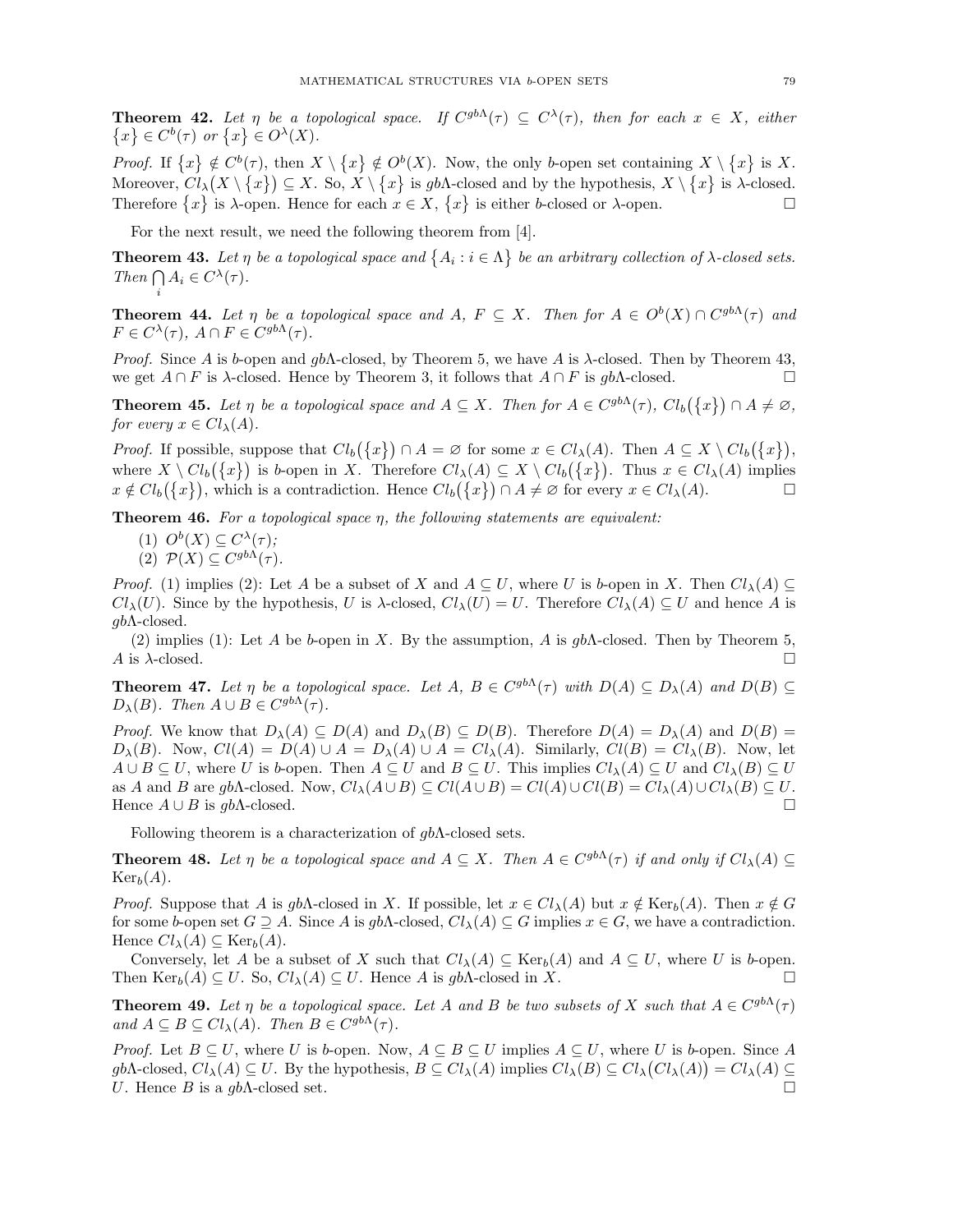#### 80 S. MODAK AND J. HOQUE

### 5. Complement of gbΛ-closed Set

Throughout this section, we study the complement of  $gb\Lambda$ -closed sets.

**Definition 50.** Let  $\eta$  be a topological space and  $A \subseteq X$ . A is said to be  $gb\Lambda$ -open if  $X \setminus A \in C^{gb\Lambda}(\tau)$ . Equivalently, a subset A of a topological space  $\eta$  is said to be  $\phi b\Lambda$ -open if  $\text{Int}_{\lambda}(A) \supset F$ , whenever  $A \supseteq F$  and  $F \in C^b(\tau)$ .

The collection of all  $q\bar{b}$ A-open sets in a topological space  $\eta$  is denoted as  $O^{gb\Lambda}(X)$ .

**Theorem 51.** Let  $\eta$  be a topological space and  $A \subseteq X$ . Then  $A \in O^{gb\Lambda}(X)$  if and only if  $\text{Int}_{\lambda}(A) \supset F$ whenever  $A \supseteq F$  and  $F \in C^b(\tau)$ .

*Proof.* Suppose that A is gbA-open in X. Suppose  $A \supseteq F$ , where F is b-closed. Then  $X \setminus A \subseteq X \setminus F$ . where  $X \setminus A$  is gb $\Lambda$ -closed and  $X \setminus F$  is b-open. Therefore  $Cl_{\lambda}(X \setminus A) \subseteq X \setminus F$  and hence  $F \subseteq$  $X \setminus Cl_\lambda(X \setminus A) = \text{Int}_\lambda(A)$ . Thus  $\text{Int}_\lambda(A) \supseteq F$ .

Conversely, let  $\text{Int}_{\lambda}(A) \supseteq F$ , where  $A \supseteq F$  and F is b-closed. Then  $X \setminus A \subseteq X \setminus F$  and  $X \setminus \text{Int}_{\lambda}(A) \subseteq$  $X \setminus F$ , whence  $Cl_{\lambda}(X \setminus A) \subseteq X \setminus F$ . Therefore  $X \setminus A$  is gbA-closed and A is gbA-open.

**Theorem 52.** Let  $\eta$  be a topological space. Then  $O^{\lambda}(X) \subseteq O^{gb\Lambda}(X)$ .

*Proof.* Let A be  $\lambda$ -open. Then  $X \setminus A$  is  $\lambda$ -closed. Since every  $\lambda$ -closed set is  $gb\Lambda$ -closed,  $X \setminus A$  is  $q \cdot b \Lambda$ -closed and hence A is  $q \cdot b \Lambda$ -open in X.

**Theorem 53.** Let  $\eta$  be a topological space. Then  $\tau \subseteq O^{gb\Lambda}(X)$ .

*Proof.* Let A be open. Then  $X \setminus A$  is closed. Therefore  $X \setminus A$  is  $\lambda$ -closed. So,  $X \setminus A$  is  $gb\Lambda$ -closed, by Theorem 3. Hence  $A \in O<sup>gb\Lambda</sup>(X)$ .

The converse of Theorem 53 is not necessarily true.

Example 54. Let  $X = \{k_1, k_2, k_3, k_4, k_5\}$  and  $\tau = \{\emptyset, \{k_1\}, \{k_2\}, \{k_1, k_2\}, \{k_2, k_3\}, \{k_1, k_2, k_3\},\$  $\{k_2, k_3, k_4\}, \{k_1, k_2, k_3, k_4\}, \{k_2, k_3, k_4, k_5\}, X$ . Then  $\{k_1, k_5\}$  and  $\{k_1, k_2, k_4, k_5\}$  are gbA-open but none of them is open.

**Theorem 55.** Let  $\eta$  be a topological space. Then  $C(\tau) \subset O^{gb\Lambda}(X)$ .

*Proof.* Let  $A \in C(\tau)$ . Then  $X \setminus A \in \tau \subseteq C^{\lambda}(\tau) \subseteq C^{gb\Lambda}(\tau)$ . Therefore  $A \in O^{gb\Lambda}(X)$ .

For the converse of Theorem 55, we consider the following

Example 56. Let  $X = \{k_1, k_2, k_3, k_4, k_5\}$  and  $\tau = \{\emptyset, \{k_1\}, \{k_2\}, \{k_1, k_2\}, \{k_2, k_3\}, \{k_1, k_2, k_3\},\$  $\{k_2, k_3, k_4\}, \{k_1, k_2, k_3, k_4\}, \{k_2, k_3, k_4, k_5\}, X\}$ . Then  $\{k_1, k_2\}, \{k_2, k_3, k_4\}$  and  $\{k_1, k_2, k_3, k_5\}$  are  $q b \Lambda$ -open, but none of them is closed.

**Theorem 57.** Let  $\eta$  be a topological space and  $A \subseteq X$ . Then for  $A \in C^b(\tau) \cap O^{gb\Lambda}(X)$ ,  $A \in O^{\lambda}(X)$ .

*Proof.* Since A is gb $\Lambda$ -open and  $A \subseteq A$ , where A is b-closed, so  $A \subseteq \text{Int}_{\lambda}(A)$ . Therefore  $X \setminus \text{Int}_{\lambda}(A) \subseteq$  $X \setminus A$ . This implies  $Cl_\lambda(X \setminus A) \subseteq X \setminus A$ . Moreover  $X \setminus A \subseteq Cl_\lambda(X \setminus A)$ . Therefore  $Cl_\lambda(X \setminus A) = X \setminus A$ and consequently,  $X \setminus A$  is  $\lambda$ -closed. Hence  $A \in O^{\lambda}(X)$ .  $(X)$ .

**Theorem 58.** Let  $\eta$  be a topological space and  $A \in O^{gb\Lambda}(X)$ . Then for  $\text{Int}_{\lambda}(A) \subseteq B \subseteq A$ ,  $B \in$  $O^{gb\Lambda}(X)$ .

*Proof.* Int<sub> $\lambda$ </sub>(A)  $\subseteq$  B  $\subseteq$  A implies  $X \setminus A \subseteq X \setminus B \subseteq X \setminus \text{Int}_{\lambda}(A) = Cl_{\lambda}(X \setminus A)$ , where  $X \setminus A$  is  $q\bar{b}\Lambda$ -closed. Therefore  $X \setminus B$  is  $q\bar{b}\Lambda$ -closed in X, by Theorem 49. Hence B is  $q\bar{b}\Lambda$ -open.

**Theorem 59.** Let  $\eta$  be a topological space. Let  $A \in O^{gb\Lambda}(X)$  and  $G \in O^b(X)$  with  $\text{Int}_{\lambda}(A) \cup$  $(X \setminus A) \subseteq G$ . Then  $G = X$ .